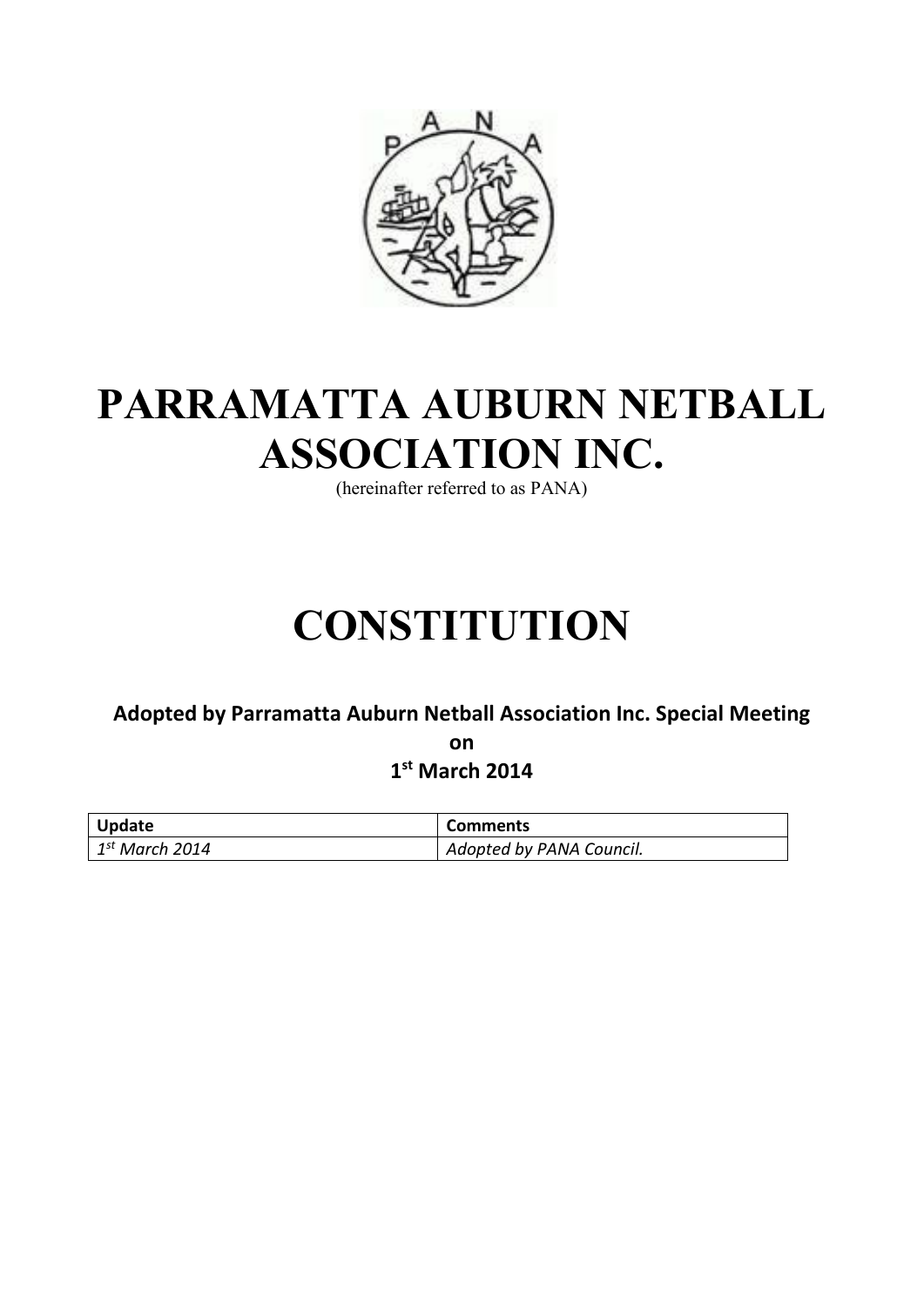

# PARRAMATTA AUBURN NETBALL ASSOCIATION INC. **CONSTITUTION**

| 1.           |    |  |
|--------------|----|--|
|              |    |  |
| a)           |    |  |
| b)           |    |  |
| c)           |    |  |
| d)           |    |  |
| e)           |    |  |
| f            |    |  |
| g)           |    |  |
| h)           |    |  |
|              |    |  |
| 2.           |    |  |
| 3.           |    |  |
|              |    |  |
| a)           |    |  |
| b)           |    |  |
| c)           |    |  |
| d)           |    |  |
| e)           |    |  |
| f            |    |  |
|              |    |  |
| g)           |    |  |
| 4.           |    |  |
| a)           |    |  |
| b)           |    |  |
| $\mathsf{C}$ |    |  |
|              |    |  |
| 5.           |    |  |
|              | a) |  |
| b)           |    |  |
| c)           |    |  |
| d)           |    |  |
| e)           |    |  |
|              |    |  |
| 6.           |    |  |
| a)           |    |  |
| b)           |    |  |
| c)           |    |  |
|              |    |  |
| d)           |    |  |
| e)           |    |  |
| 7.           |    |  |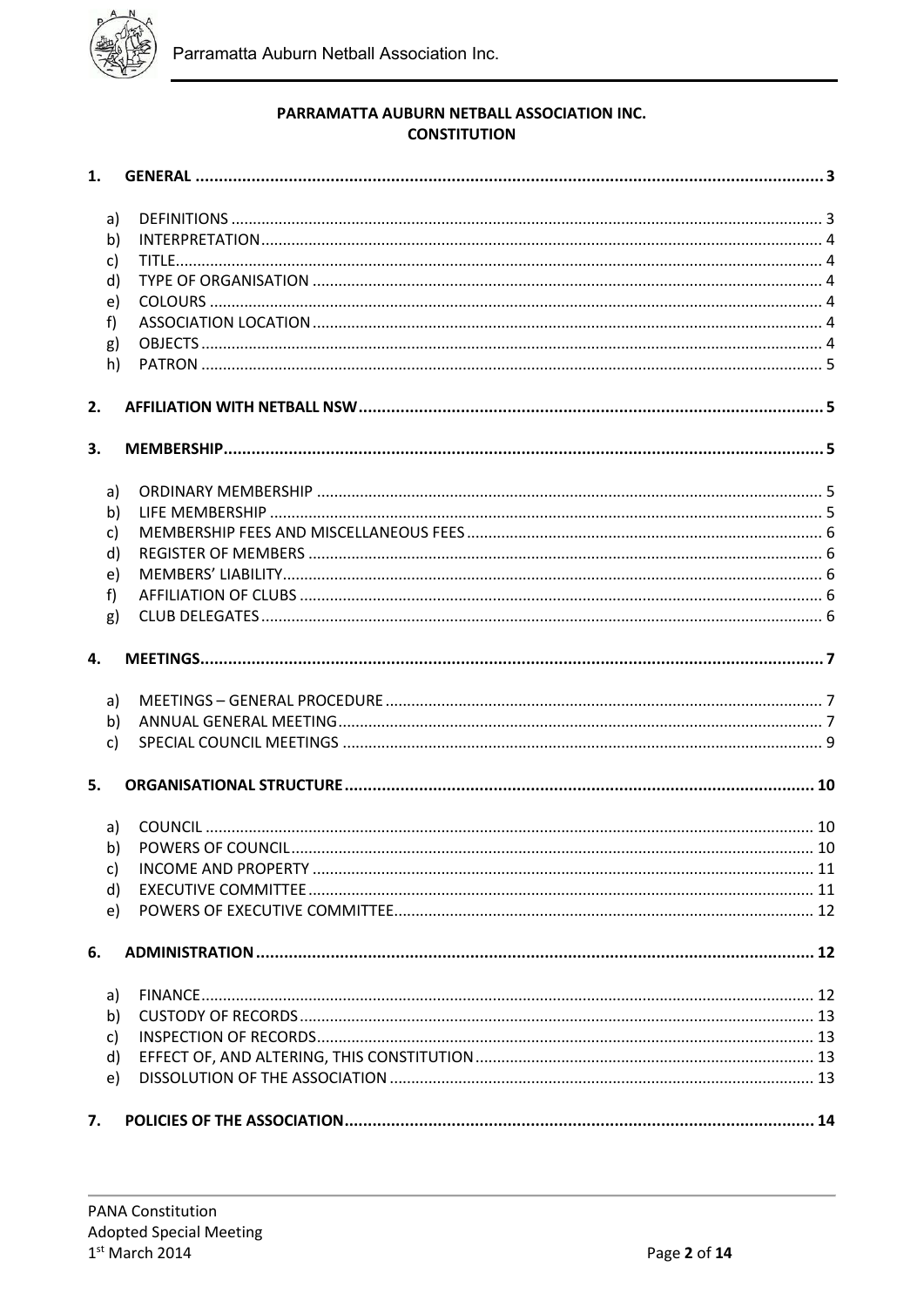

# **1. GENERAL**

#### a) DEFINITIONS

For the purposes of this Constitution,

'**Affiliated Club**' means any club (comprising one or more teams) which has paid the prescribed annual affiliation fee to the Association.

**'Annual Report'** means the report provided annually by the Association at the Annual General Meeting.

'**Association**' means the Parramatta Auburn Netball Association Inc (PANA).

**'Chairperson'** means the elected President of the Association or as otherwise required by clause 4 a).

'**Club Delegate**' means a duly appointed representative of an Affiliated Club of the Association.

**'Council'** mean those members appointed in accordance with clause 5 a) of this Constitution.

**'Executive Committee'** is those members elected in accordance with clause 5 d) of this Constitution.

'**Instrument**' means any document pertaining to the governance of the Association, and includes, but is not limited to, this Constitution, and the associated policies of the Association.

**'Life Member'** means any member of the Association elected to such membership in accordance with this Constitution.

**'Member Protection Policy'** means the Netball NSW Member Protection Policy.

**'Netball NSW'** means the controlling body for Netball in New South Wales.

'**Office Bearers of the Association**' mean the members of the Executive Committee.

**'President'** means the person elected to the position under clause 4 b) of this Constitution.

**'Public Officer'** means the person appointed to that role by the Association in accordance with any relevant policy.

'**Registered Member**' means any financial member or Life Member of the Association.

**'Returning Officer'** means the person appointed to the position as per clause 4 of this Constitution.

**'Secretary'** means the person elected to the position under clause 4 b) of this Constitution.

'**Senior Member'** means a Registered Member who has attained the age of 18 years.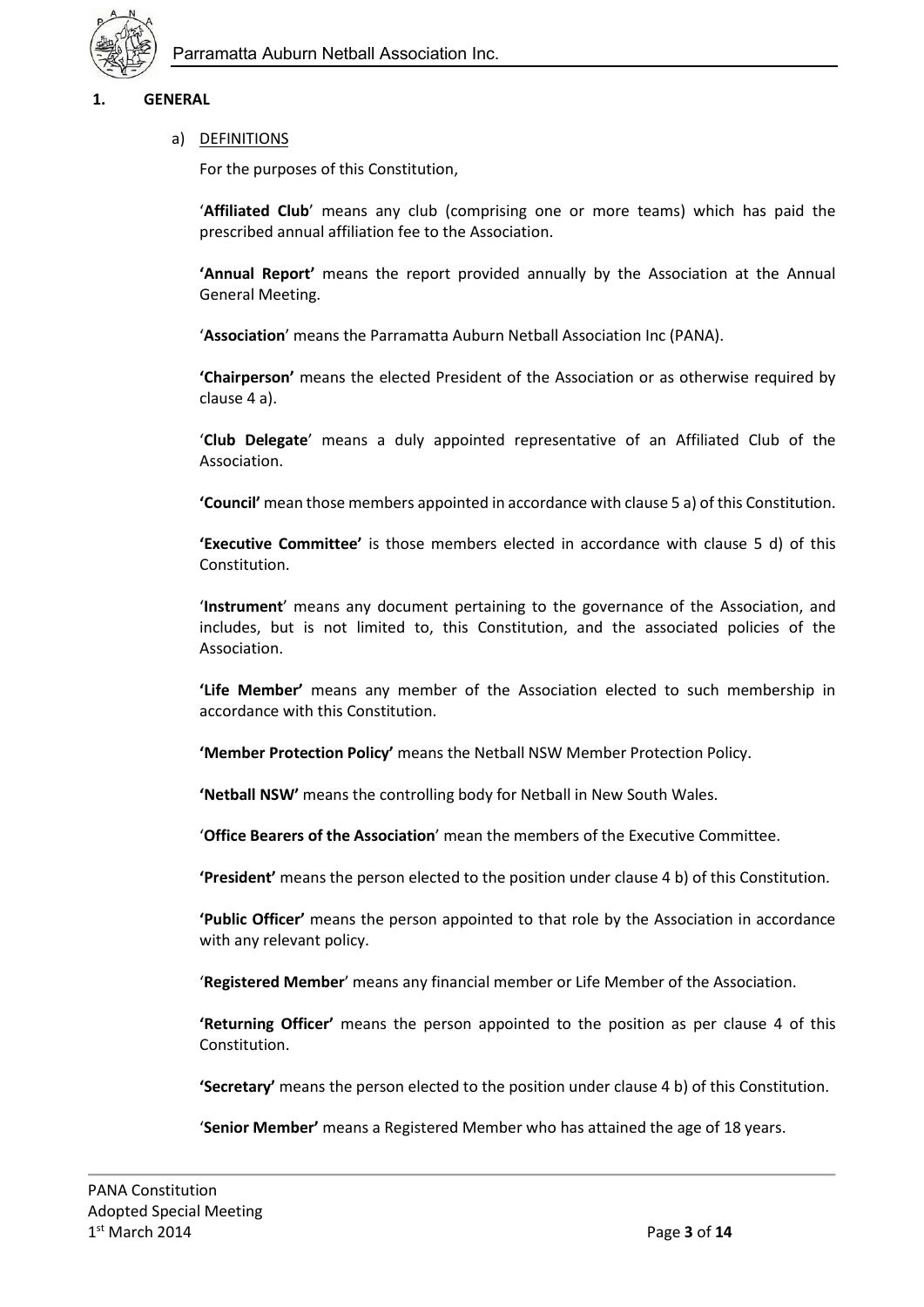

**'Vice President'** means the person elected to the position under clause 4 b) of this Constitution.

#### b) INTERPRETATION

- i) Where this Constitution conflicts with any other instrument of the Association, this Constitution shall prevail.
- ii) Where ambiguity exists between this Constitution and any other instrument of the Association, the natural interpretation of the Constitution shall prevail.
- iii) The Council shall hold the power to deal with and adjudicate upon all questions and disputes as to the interpretation of the Constitution, rules and associated policies.

# c) TITLE

The name of the Association shall be the Parramatta Auburn Netball Association Inc.

#### d) TYPE OF ORGANISATION

The Association is a 'not-for-profit' organisation whose income and property is applied solely towards the promotion of the objects of the Association. No funds or property shall be paid or transferred directly or indirectly by way of dividend or bonus or by way of profit to or amongst the members.

#### e) COLOURS

The Association's colours will be royal blue, gold and white.

#### f) ASSOCIATION LOCATION

The Association office and facilities are located at Wyatt Park, 1 Percy St Auburn.

#### g) OBJECTS

The objects of the Association are:

- i) to further the interests of its members and promote and control the game of Netball within the boundaries of the Association;
- ii) to promote, regulate and control competition matches between Affiliated Clubs and to control all premierships and carnivals of the Association;
- iii) to select and manage the Association's representative teams;
- iv) to affiliate with and support Netball NSW;
- v) to co-operate with other affiliated organisations in New South Wales for the furtherance of Netball; and
- vi) adopt and adhere to the Netball NSW Member Protection Policy.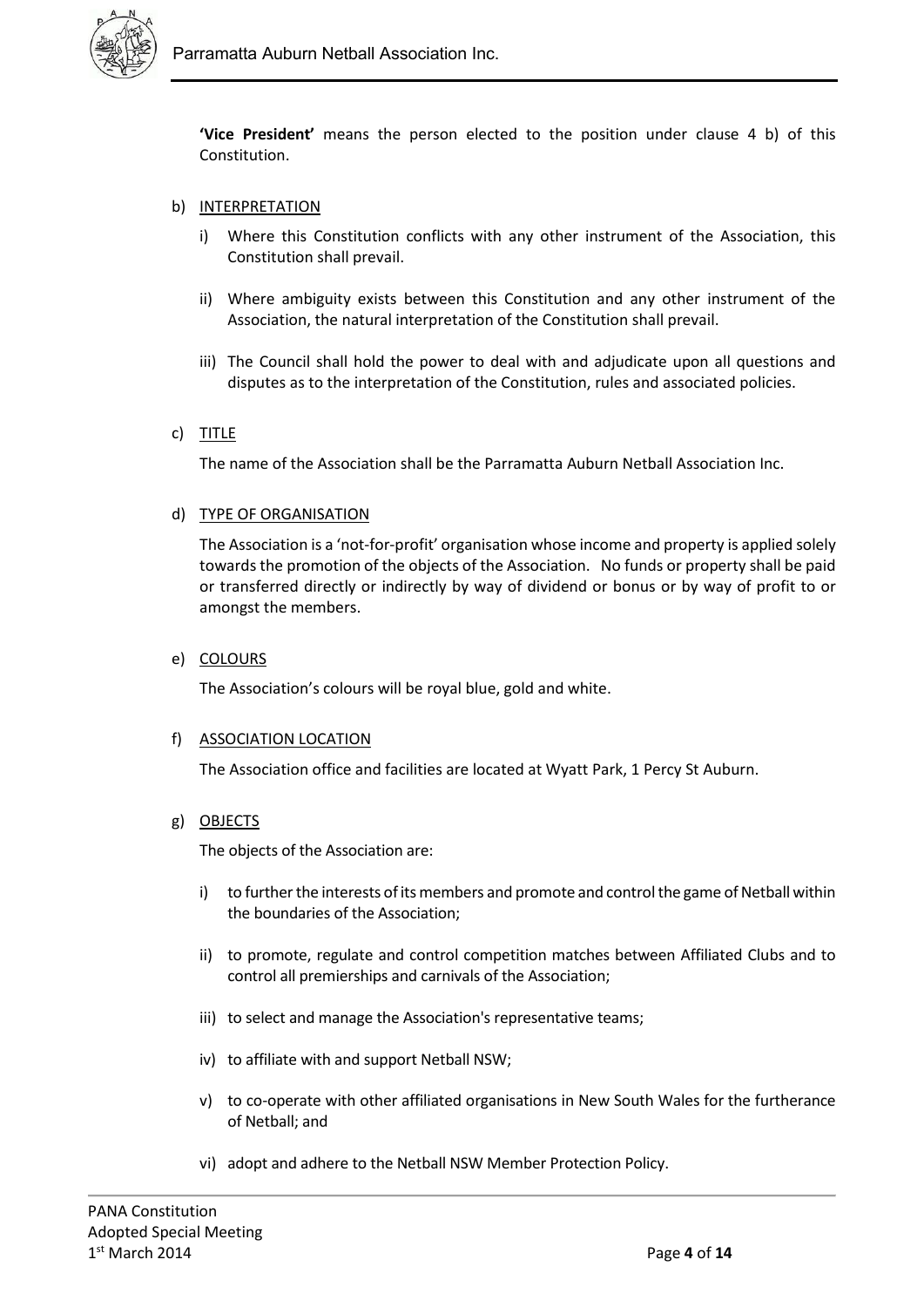

# h) PATRON

The Association Executive Committee may from time to time appoint one or more patrons and may also cancel any such appointment.

# **2. AFFILIATION WITH NETBALL NSW**

The Association shall affiliate with Netball NSW annually as required under the Netball NSW Constitution and any relevant Netball NSW policies.

# **3. MEMBERSHIP**

# a) ORDINARY MEMBERSHIP

- i) The Association is the controlling body for netball within its boundaries and its authority shall be recognised by all Registered Members who shall adopt and obey this Constitution and the policies of the Association.
- ii) The Association may admit to membership, Registered Members as defined by the Constitution or any other relevant policy of Netball NSW.
- iii) A person ceases to be a Registered Member of the Association if the person:
	- a. dies;
	- b. ceases to be financial under Clause 3 c) ii) below; or
	- c. is expelled from the Association in accordance with the Member Protection Policy.
- iv) The Executive Committee may reject any application for membership without assigning any reason therefor.

#### b) LIFE MEMBERSHIP

- i) Any person may be elected a Life Member of the Association in recognition of outstanding service to the Association for such minimum period of service as the Council deems appropriate.
- ii) Candidates for Life Membership shall be nominated by two Senior Members of the Association before the 31<sup>st</sup> August each year.
- iii) Candidates' name(s) are to be circulated to members of the Executive Committee of PANA, Life Members and Affiliated Clubs. Voting may be by post or in accordance with the Association's voting policy. Voting is restricted to members of the Executive Committee of PANA, Life Members and two delegates from each Affiliated Club, who will be Registered Members of that Affiliated Club. Postal votes are to be opened by the Returning officer and one other executive member.

The vote must be carried by a three-quarter majority and more than half of the eligible delegates must vote. Council may, by resolution from time to time, fix the maximum number of persons who may at any time hold life membership.

iv) A Life Member shall be entitled to attend all Council, Special Council, Annual General and any other Council meetings and shall have full voting rights.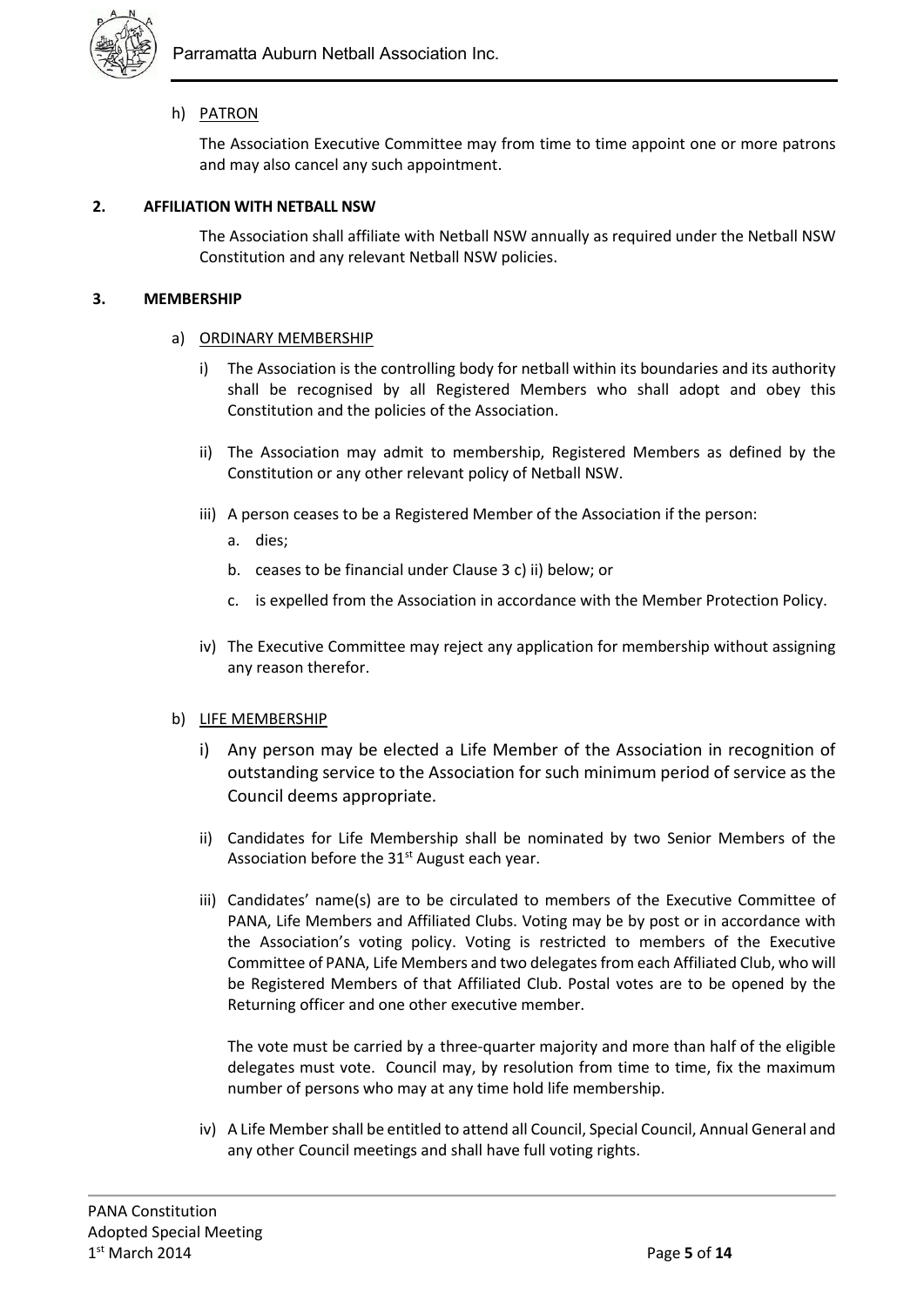

- v) A person ceases to be a Life Member of the Association if the person:
	- a. dies; or
	- b. is expelled from the Association in accordance with the Member Protection Policy.

# c) MEMBERSHIP FEES AND MISCELLANEOUS FEES

- i) All Registered Members of the Association will be financial members between 1 January and 31 December of the year in relation to which membership is paid.
- ii) A Registered Member ceases to be financial if they:
	- a. fail to renew their membership; or
	- b. fail to pay to the Association money they owe to the Association within the required timeframe.

#### d) REGISTER OF MEMBERS

- i) The Secretary of the Association may also hold the position of Public Officer for the Association.
- ii) The Association shall establish and maintain a register of members of the Association specifying the name and address of each person who is a Life Member or Registered Member of the Association, together with the date on which the person became a Registered Member.
- iii) The register of members shall be kept at the principal place of administration of the Association and shall be open for inspection by any Registered Member of the Association at any reasonable hour; however, such inspection shall be limited to viewing the names of Registered Members only.

#### e) MEMBERS' LIABILITY

The liability of a Registered Member of the Association to contribute towards the payment of the debts and liabilities of the Association or the costs, charges and expenses of the winding up of the Association is limited to the amount, if any, unpaid by the member in respect of membership of the Association.

#### f) AFFILIATION OF CLUBS

In order to become affiliated with the Association, clubs must:

- i) Consist of one or more teams comprising Registered Members of Netball NSW.
- ii) Pay an annual affiliation fee as determined by the Council each year.

# g) CLUB DELEGATES

i) Affiliated Clubs shall each have the right to appoint two Club Delegates to the Council. Club Delegates must be a registered senior member of the relevant club.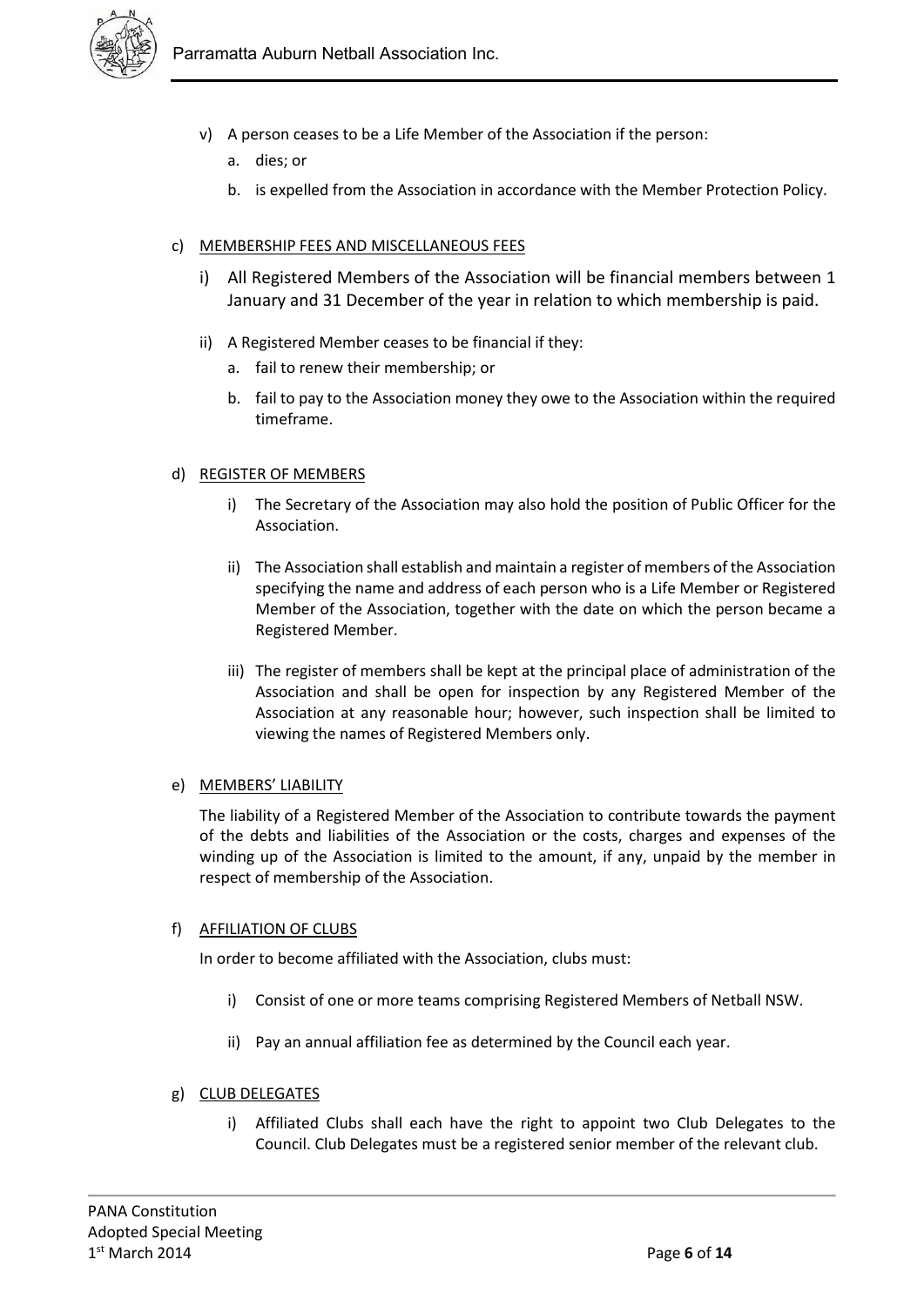

- ii) Where an Affiliated Club does not have at least one Club Delegate in attendance at any meeting of Council, that club will be liable to a fine which will be set by Council from time to time.
- iii) At each meeting all Club Delegates present shall sign an attendance list and shall state the club that they represent at that meeting.
- iv) A Club Delegate may represent one club only at any meeting.

# **4. MEETINGS**

- a) MEETINGS GENERAL PROCEDURE
	- i) The President shall take the chair at all meetings of the Council and/or Executive Committee. In the President's absence the chair shall be taken by the Vice President.
	- ii) If neither the President nor Vice President is present within thirty minutes of the time fixed for the commencement of the meeting, the members present shall elect a Chairperson.
	- iii) A quorum for ordinary Council meetings shall consist of half the total number of the Association's Executive Committee members plus one, and Club Delegates representing at least one-half of the Affiliated Clubs. A quorum for Executive Committee meetings shall consist of half of the total number of the Executive Committee plus one.
	- iv) If no quorum is present thirty minutes after the time fixed for the commencement of a meeting it shall be adjourned to such time and place as the Chairperson shall decide. The Secretary shall give written notice thereof to each Office Bearer, Life Member and to the Secretary of each Affiliated Club.
	- v) The accidental omission to give any member the required notice shall not invalidate a meeting or any of the business of the meeting.
	- vi) Questions arising at an ordinary meeting of the Council, Executive Committee or any sub-committee are to be determined by a simple majority of votes cast by eligible members. Each eligible member shall have one vote to be taken in such a manner as the Chairperson shall direct, except that a secret ballot shall be taken if any member requests it.
	- vii) In the case of an equality of votes, the President (or the person otherwise presiding) shall, in addition, have a casting vote.
	- viii) There shall be no voting by proxy at any meeting of the Association.

#### b) ANNUAL GENERAL MEETING

i) An Annual General Meeting of the Association shall be held in October of each year.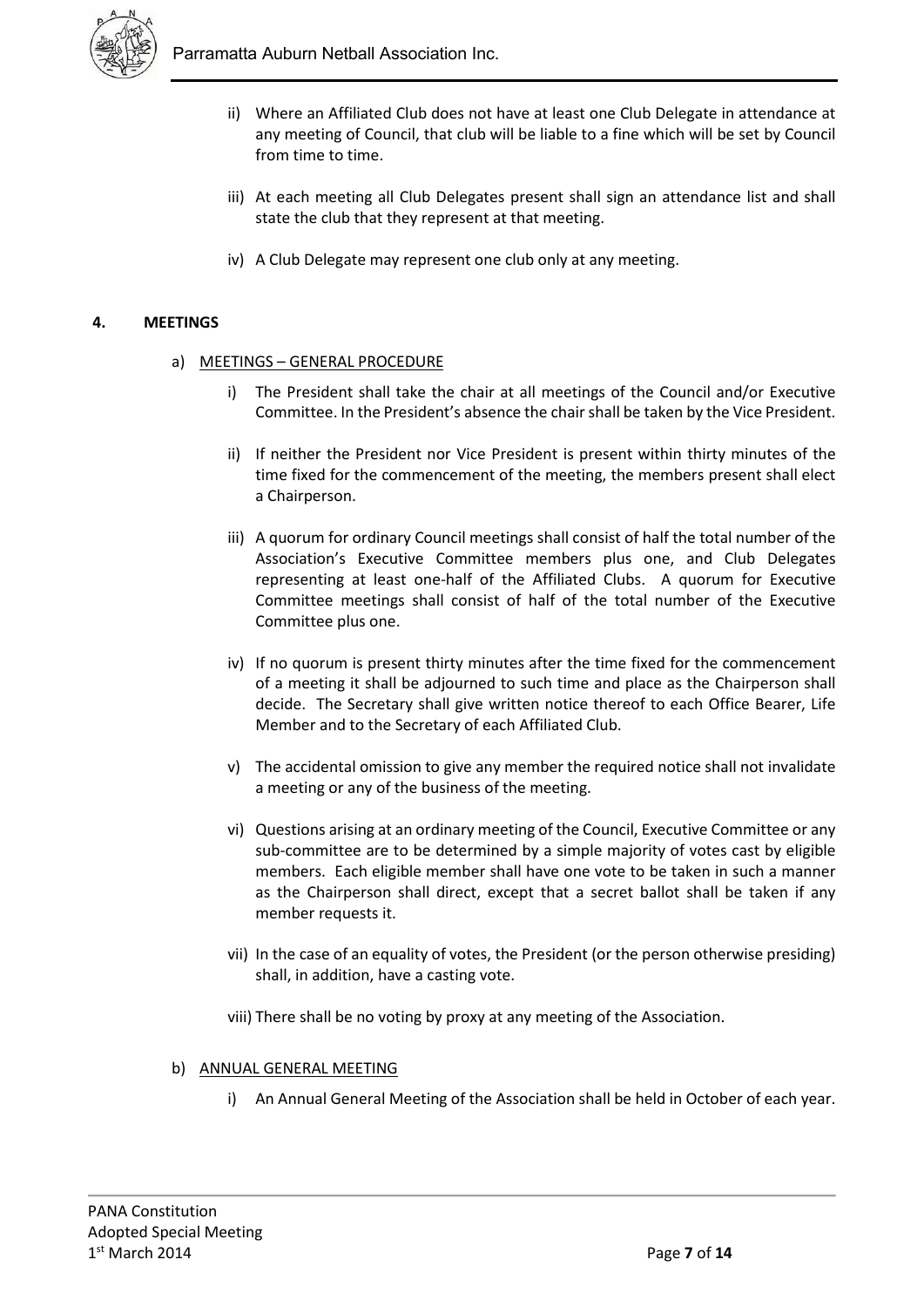

- ii) All Registered Members may attend but voting shall be restricted to Senior Members who are Office Bearers, Life Members and two Club Delegates from each Affiliated Club.
- iii) Not less than twenty-one days' written notice of the Annual General Meeting of the Association shall be given to each Office Bearer, Life Member and the Secretary of each Affiliated Club.
- iv) A copy of the Association's Annual Report and a detailed balance sheet shall accompany such notice.

An audited balance sheet shall be circulated to each Office Bearer, Life Member and the Secretary of each Affiliated club by the  $31<sup>st</sup>$  of December of the current season. A copy shall be tabled at the first Council meeting of the following calendar year.

- v) A quorum for an Annual General Meeting shall consist of half the total number of the Association's Executive Committee members plus one, and at least one-half of the Club Delegates.
- vi) The business of the Annual General Meeting shall be:
	- a) Confirmation of the minutes of the previous Annual General Meeting;
	- b) Consideration and adoption of the Annual Report and detailed balance sheet;
	- c) Appointment of an auditor for the following year;
	- d) Appointment of a Returning Officer (where appropriate);
	- e) Election of Office Bearers.
- vii) The following Office Bearers shall be elected and shall form the Executive Committee:
	- President;
	- Vice President;
	- Secretary;
	- Treasurer;
	- Umpires Convenor;
	- Coaching Convenor;
	- Registrar;
	- Representative Convenor.
- viii) Nominations for election signed by two Senior Members and with the written consent of the nominee shall be lodged with the Association Secretary at least twenty-eight days prior to this meeting.
- ix) Qualifications should accompany each nomination.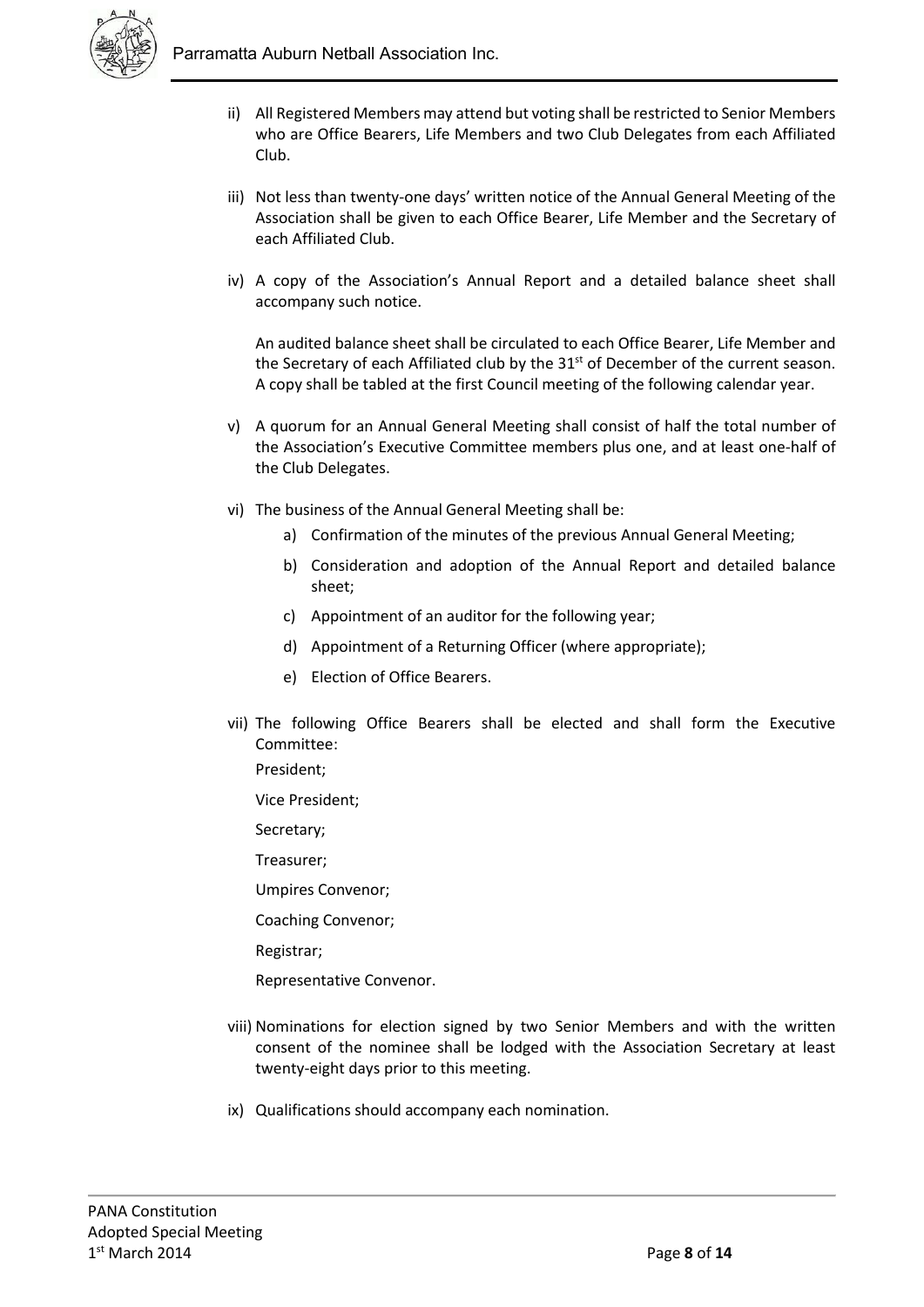

- x) To be eligible for nomination as an Office Bearer a nominee must be a Registered Member of both Netball NSW and the Association.
- xi) Current Office Bearers shall be eligible for re-election.
- xii) It is preferable that the President of the Association shall not hold the position of President of an Affiliated Club.
- xiii) No person shall be elected to more than one position as an Office Bearer.
- xiv) Not more than one-third of the members of the Executive Committee shall be members of any one Affiliated Club.
- xv) Office Bearers elected at the Annual General Meeting shall assume office at the conclusion of the Annual General Meeting and shall hold office for the ensuing year, unless they are removed or resign in the interim.
- xvi) An Office Bearer may resign their position by providing written notice of their intention to do so to the Association Secretary. The Council shall, at its next meeting, by resolution appoint a replacement to hold the position for the remainder of the resigned person's term of office.
- xvii) The Association may, at a Special Council meeting, by resolution remove any Office Bearer before the expiration of their term of office and may by resolution appoint another person to hold office until the expiration of the term of office of the Office Bearer so removed.

# c) SPECIAL COUNCIL MEETINGS

- i) Special Council Meetings shall be called by the Secretary:
	- a) at the direction of the President;
	- b) upon receipt of a requisition signed by not less than one-half of the members of Council.
- ii) All Registered Members may attend but voting shall be restricted to Senior Members who are Office Bearers, Life Members and up to two Club Delegates from each Affiliated Club.
- iii) Not less than twenty-one days written notice shall be given to the Office Bearers, Life Members and to the Secretary of each Affiliated Club, specifying the time and location of a Special Council meeting and the nature of the business to be considered.
- iv) A quorum for a Special Council meeting shall consist of one-half the total number of the Association's Executive Committee members plus one, and Club Delegates representing at least one-half of the Affiliated Clubs.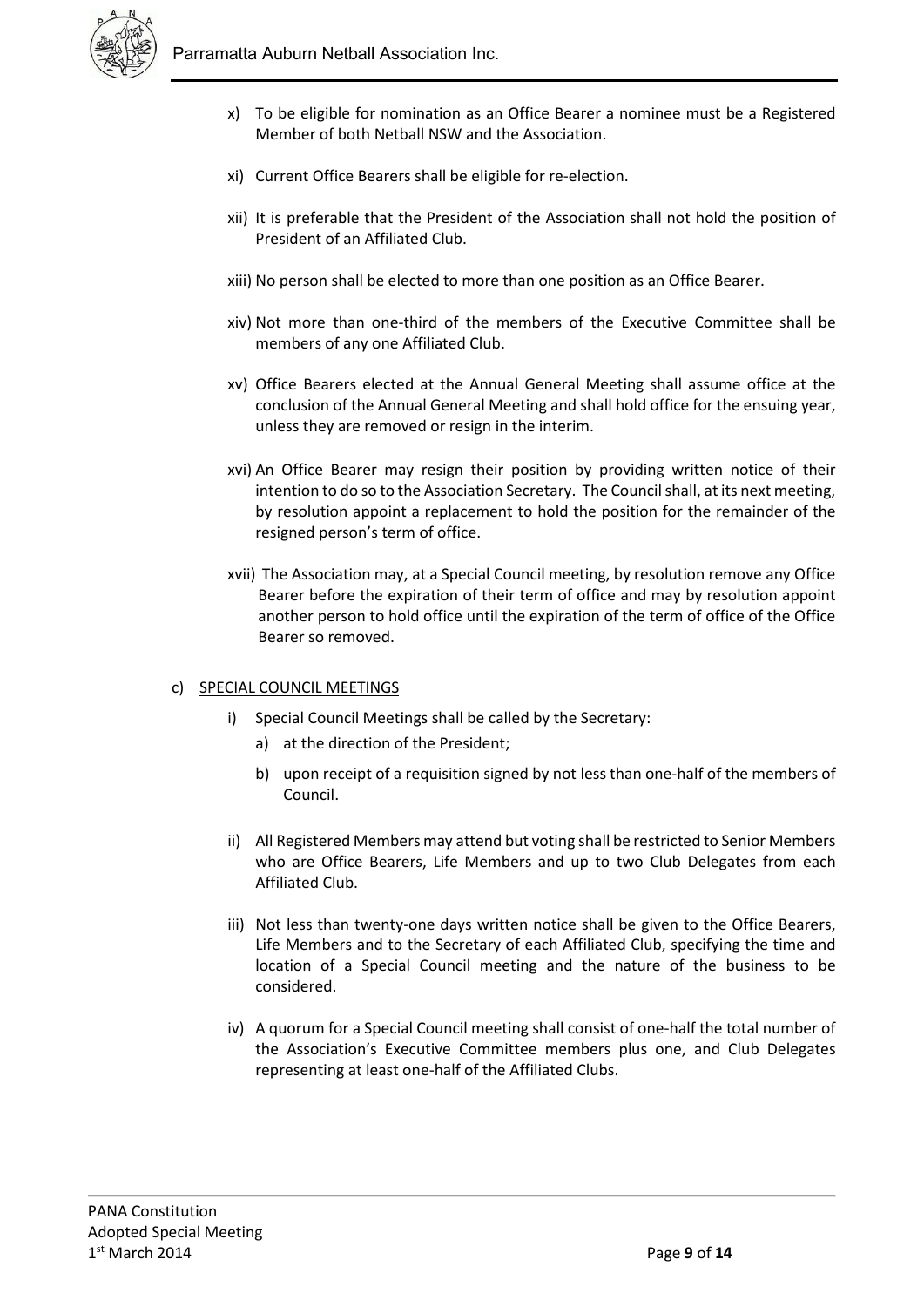

# **5. ORGANISATIONAL STRUCTURE**

- a) COUNCIL
	- i) The Council shall consist of:
		- a) the Office Bearers of the Association;
		- b) Life Members;
		- c) up to two Delegates from each Affiliated Club who are Senior Members of that club.
	- ii) The Council shall meet at least five times each year on dates to be fixed by the Council.
	- iii) Not less than seven days' written notice shall be given specifying the time and place of the meeting of Council, and any special business to be dealt with.
	- iv) Order of business at Council meetings shall be:
		- a) Apologies;
		- b) Confirmation of Minutes;
		- c) Business Arising from Minutes;
		- d) Notices of Motion;
		- e) Elections;
		- f) Correspondence and business arising;
		- g) Reports:
			- Executive Committee;
			- Treasurer;
			- Umpires Convenor;
			- Coaching Convenor;
			- Representative Convenor;
			- Sub-Committees;
			- Delegates to other organisations;
			- Any other reports;
			- General business.
	- v) Association delegates to other organisations are to submit a report to the Secretary of all meetings/functions attended on behalf of the Association within seven days of such meeting/function.

#### b) POWERS OF COUNCIL

- i) The Council shall be responsible for the execution of the objects of the Association and without in any way limiting this responsibility shall have power:
	- a) to control and manage the affairs of the Association;
	- b) to fix fees payable by members and to enforce payment thereof;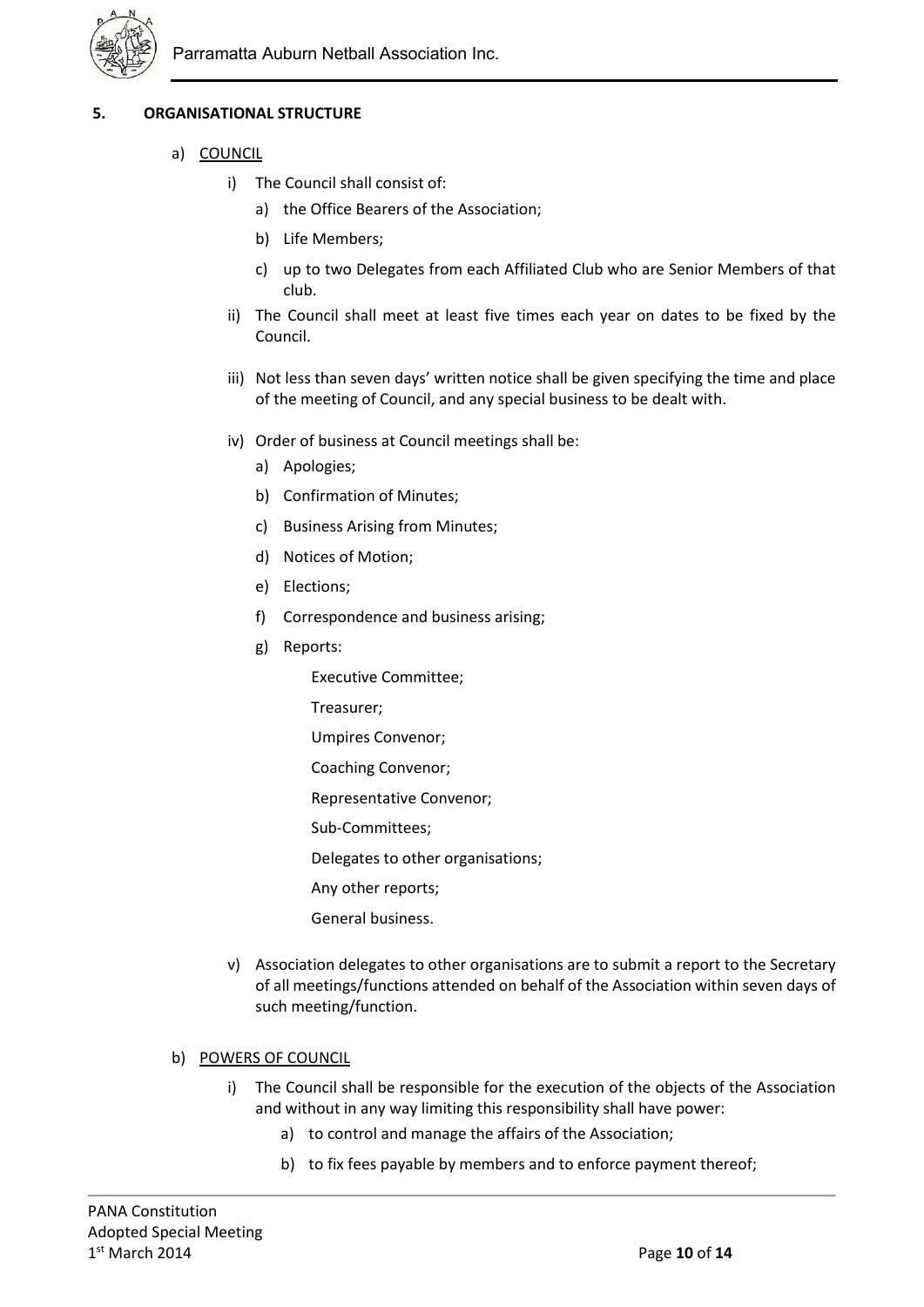

- c) to control the funds of the Association and for that purpose to open and operate banking accounts; to invest funds in any manner authorised by law for the investment of trust funds; to acquire real and personal property of all descriptions and to sell or otherwise dispose of it; to borrow money on behalf of the Association and to give security therefore; to enter into guarantees of indebtedness on behalf of any Affiliated Club; and, generally, to carry out and attend to all such matters as shall be necessary for the proper management and control of the property of the Association;
- d) to empower the Executive Committee to take action in accordance with the Netball NSW Member Protection Policy or relevant Association policies against any Affiliated Club or Registered Member;
- e) to appoint two delegates and two proxy delegates to represent the Association on the Council of Netball NSW;
- f) to appoint any delegate or delegates to represent the Association for any purpose with such powers as may be thought fit;
- g) to ensure that the Registrar of the Association forwards to Netball NSW, on or before April 1 in each year, the names and addresses of existing members of Netball NSW together with the names and addresses of new applicants for Netball NSW membership, who have paid their annual membership fee specifying the class of those members;
- h) supplementary names and addresses of new members to be forwarded monthly to Netball NSW specifying the class of those members;
- i) upon receipt by Netball NSW of those names, grant to those persons listed in clause g) and h) membership for the relevant calendar year.

# c) INCOME AND PROPERTY

i) Application

The Associations income and property must be applied solely towards promoting the Association's Objects and the Association's income and property must not be applied for the profit or gain of its individual members.

ii) No distribution

No part of the Association's income or property may be paid, transferred or distributed, directly or indirectly, by way of dividend, bonus, fee or otherwise, to any of the Members of the Association.

iii) Exception

This clause does not prohibit making a payment approved by the Council of the Association for out-of-pocket expenses incurred by an Office Bearer in performing a duty as an Office Bearer of the Association.

# d) EXECUTIVE COMMITTEE

i) The Executive Committee shall consist of the following voting members: President;

Vice-President;

Secretary;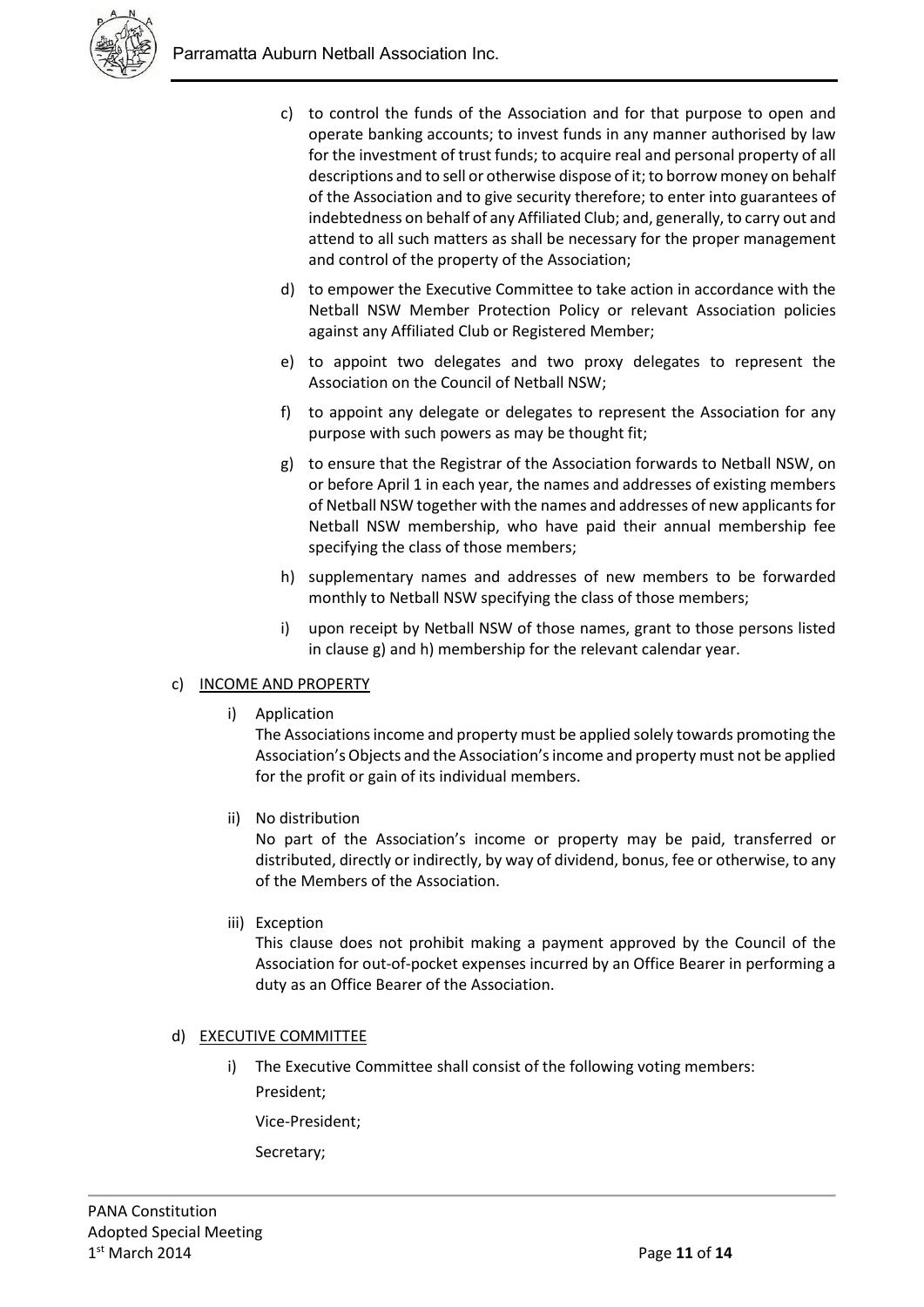

Treasurer; Umpires Convenor;

Coaching Convenor;

Registrar; and

Representative Convenor.

- ii) Regular Executive Committee meetings shall be held on dates determined by the Executive Committee at the first Executive Committee meeting after the Annual General Meeting.
- iii) Should it be necessary to call additional meetings, all Executive Committee members shall be notified at least forty-eight hours prior to the meeting being held.
- iv) Should a quorum of the Executive Committee be present, an emergency meeting may be convened at any time.
- v) Any member of the Executive Committee who, without leave of the Executive Committee, has failed to attend three consecutive meetings shall be deemed to have resigned and shall be replaced in accordance with this Constitution.
- vi) The first duty of a member of the Executive Committee shall be an Association function as opposed to a club function.

# e) POWERS OF EXECUTIVE COMMITTEE

- i) The Executive Committee shall exercise the functions and powers of the Council between meetings of the Council and its decisions shall be subject to ratification by the Council at the next meeting.
- ii) Ensure the presentation of a financial report to all Council meetings and make recommendations to Council on matters of finance and policy.
- iii) The Executive Committee is empowered by Council to take appropriate action under the Member Protection Policy pursuant to this Constitution against any Affiliated Club or Registered Member of the Association. Any decision taken under the Member Protection Policy is not subject to ratification by Council.

# **6. ADMINISTRATION**

# a) FINANCE

- i) The funds of the Association shall be derived from annual Membership fees, other fees and donations, levies and, subject to any resolution passed by the Association in a Council, Special Council or Annual General Meeting, such other sources as the Executive Committee determines.
- ii) The banking accounts of the Association shall be kept at a financial institution approved by the Council and all transactions operating on the accounts shall be signed by any two of the President, Secretary or Treasurer.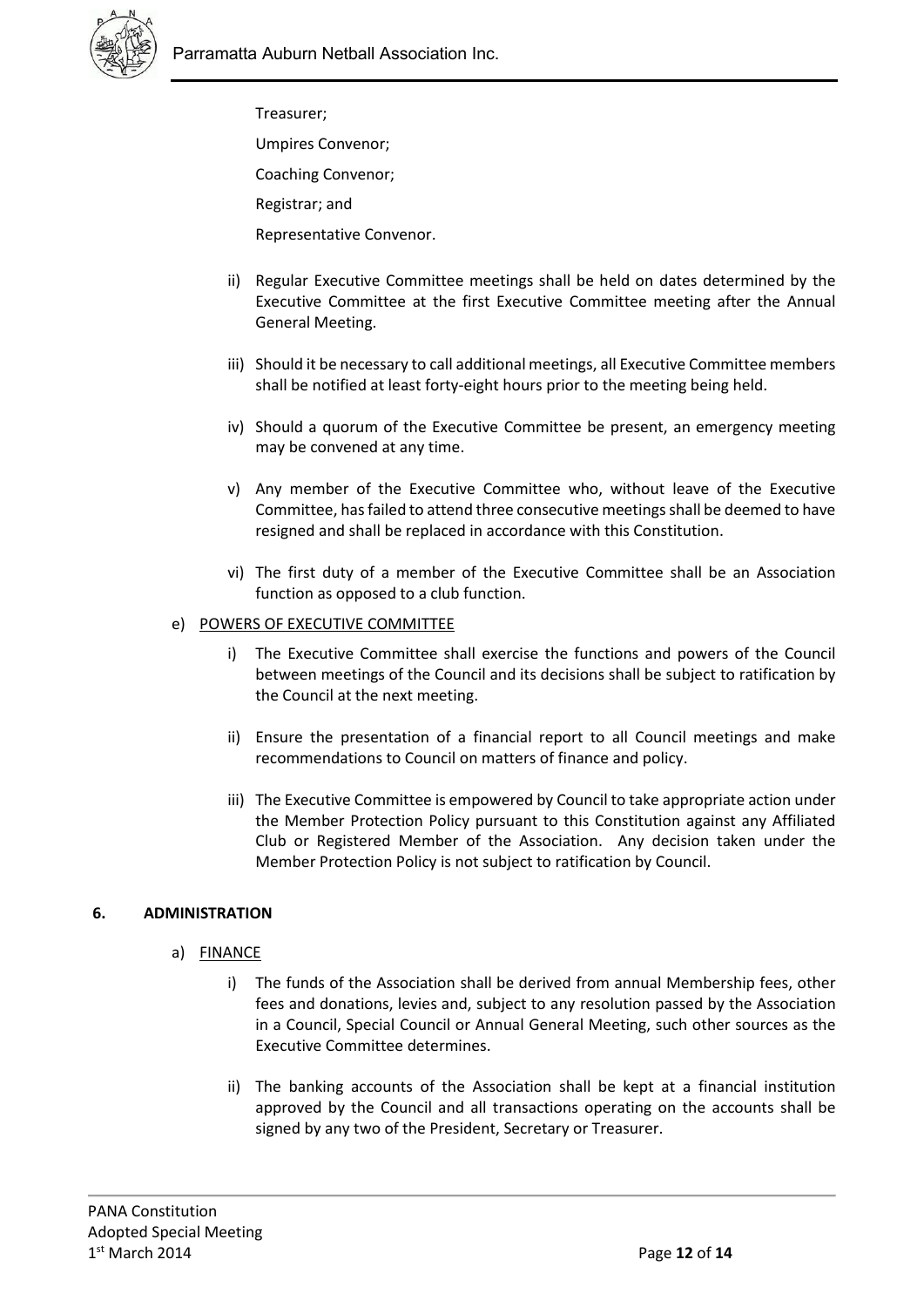

- iii) The Financial Year of the Association shall be  $1<sup>st</sup>$  October to 30<sup>th</sup> September each year.
- iv) A summary balance sheet shall be tabled at each meeting of Council, together with a written financial report.
- v) The books of the Association shall be audited each year by a qualified person who is not a member of the Association.
- vi) All Netball NSW fees shall be paid by the due date.

# b) CUSTODY OF RECORDS

Except as otherwise provided by these rules, all records and other documents relating to the Association shall be kept under the custody or control of the Secretary.

# c) INSPECTION OF RECORDS

Any Registered Member may inspect the accounts and minutes of the Association to the extent permitted by law at any reasonable time.

#### d) EFFECT OF, AND ALTERING, THIS CONSTITUTION

i) Effect of Constitution

This Constitution will have effect as a contract:

- (a) between the Association and each Affiliated Club of the Association;
- (b) between the Association and each Member;
- (c) between a Member and each other Member,

pursuant to which each Member agrees to accept the provisions of this Constitution, and comply with those provisions, so far as they apply to that Member.

ii) Altering the Constitution

This Constitution may be altered by special resolution passed by at least 75% of the votes cast at an Annual General Meeting or Special Council Meeting of the Association of which not less than twenty-one days' written notice specifying the resolution/s to be proposed has been given.

Any alteration made to the Constitution of the Association shall be forwarded to Netball NSW within twenty-eight days of the meeting at which such alteration was made.

#### e) DISSOLUTION OF THE ASSOCIATION

The Association shall not be dissolved except by special resolution passed by a majority of at least 75% of the votes cast at a Special Council meeting of the Association of which not less than twenty-one days' written notice specifying the resolution to be proposed had been given.